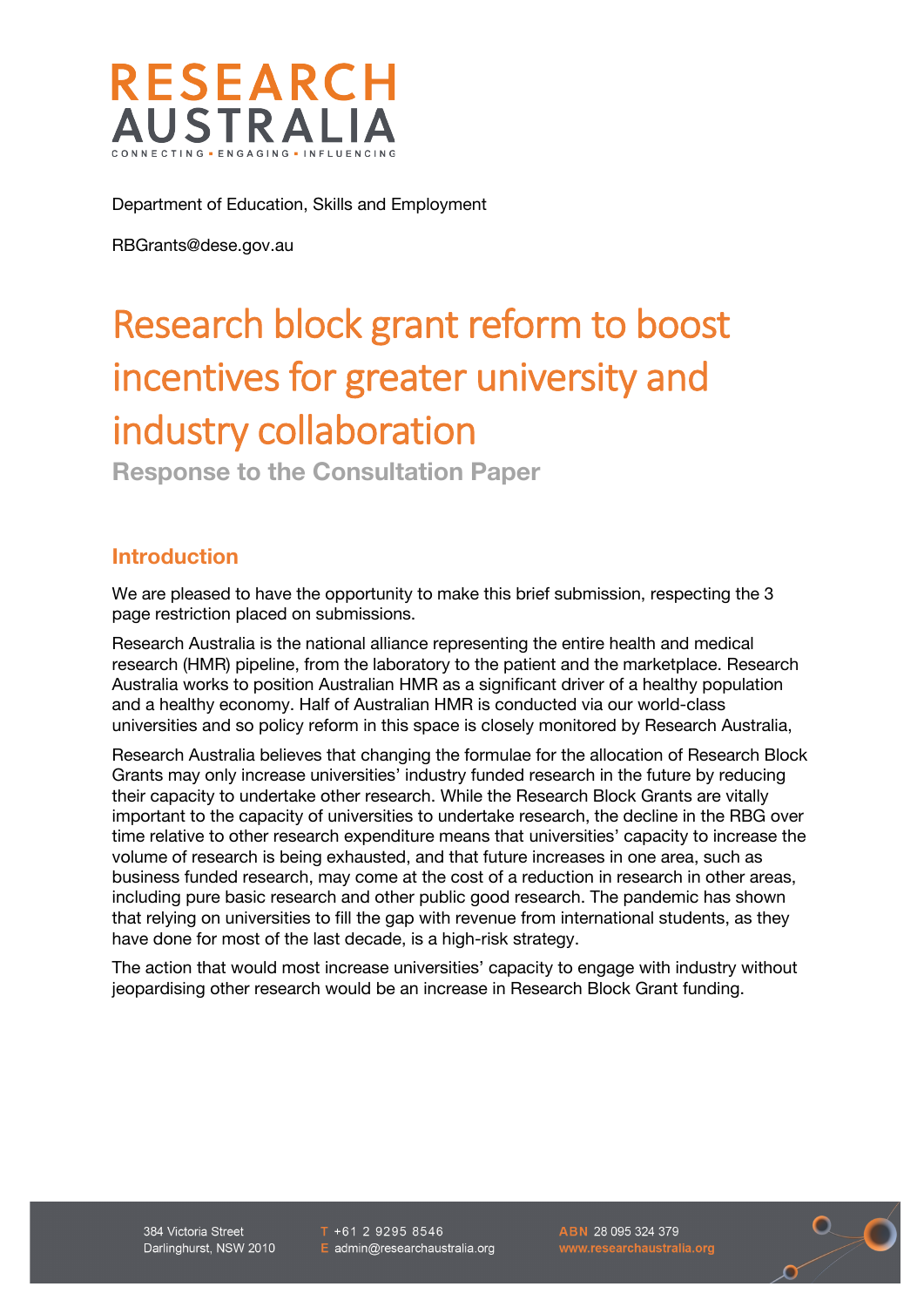## **University Funding and Research Block Grants**

Research Block Grants help support the costs of conducting research in universities. The RTP pays stipends for Higher Degree by Research students, and helps universities meet the costs associated with their research. The Research Support Program is intended to support the indirect costs of research at universities that are not funded by the direct revenue captured by HERDC, such as libraries, laboratories consumables and support staff. Universities' HERDC income has increased by 66.3% between 2010 and 2020, from \$3.1billion to \$5.1 billion.<sup>1</sup> HDR completions also increased by 40.3% over this period, from 7390 to 10,372.<sup>2</sup> By contrast, RBG funding to universities only increased by 37% over the same period, from \$1.4 billion to \$2 billion.<sup>3</sup>

To look at this another way, in 2010 the ratio of all RBG funding to HERDC income was 46.4%. By 2020, this ratio had fallen to 38.3%.

This reduction in the relative value of RBG funding to research expenditure is placing real capacity constraints on the ability of universities to undertake research.

#### **Trends in university research**

The latest ABS data on university research expenditure shows a dramatic change in types of research being undertaken at universities. The most significant change in the context of a proposal to change RBG funds to incentivise business engagement is that business expenditure on R&D at universities increased by 15.5% between 2018 and 2020, to \$603 million. <sup>4</sup> This is greater than the overall increase in funding for university R&D between 2018 and 2020, which was  $$510$  million.<sup>5</sup>

This increase in business funding is reflected in an increase in expenditure on applied research, up by 14% (\$824 million) over the same period, to \$6.7 billion, somewhat offset by a 6% (\$80 million) decline in experimental development.<sup>6</sup> At the same time, expenditure on pure basic research declined by 11.3% (\$314 million) to \$2.5 billion, partly offset by a \$79 million increase in Strategic Basic research.<sup>7</sup>

Business expenditure on university research is most likely to be in the later stages of applied research and experimental development, which collectively grew by \$744 million over two years.<sup>8</sup> On the other hand, basic research and applied basic research are most likely to be publicly funded, as public good research.

<sup>1</sup> Australian Government, Department of Education, Skills and Employment, HERDC time series 2020 v.2, last modified 8 April 2022, accessed 24 May 2022 at https://www.dese.gov.au/research-blockgrants/resources/research-income-time-series

 $2^{2}$  Australian Government, Department of Education, Skills and Employment, HDR Completions by time series 2020, last modified 8 April 2022, accessed 25 May 2022 at

https://www.dese.gov.au/research-block-grants/resources/hdr-completions-time-series <sup>3</sup> Australian Government, Department of Education, Skills and Employment, RBG time series 2001-2022 v.6, last modified 19 April 2022, accessed 24 May 2022 at https://www.dese.gov.au/researchblock-grants/resources/rbg-allocations-time-series

<sup>4</sup> Australian Government, Australian Bureau of Statistics, Research and Experimental Development, Higher Education Organisations, Australia, 2020, released 6 May 2022, HERD by type of activity, accessed 25 May at https://www.abs.gov.au/statistics/industry/technology-and-innovation/researchand-experimental-development-higher-education-organisations-australia/2020

 $\overline{\overline{5}}$  Ibid.

<sup>6</sup> Ibid. <sup>7</sup> Ibid.

<sup>8</sup> Ibid.